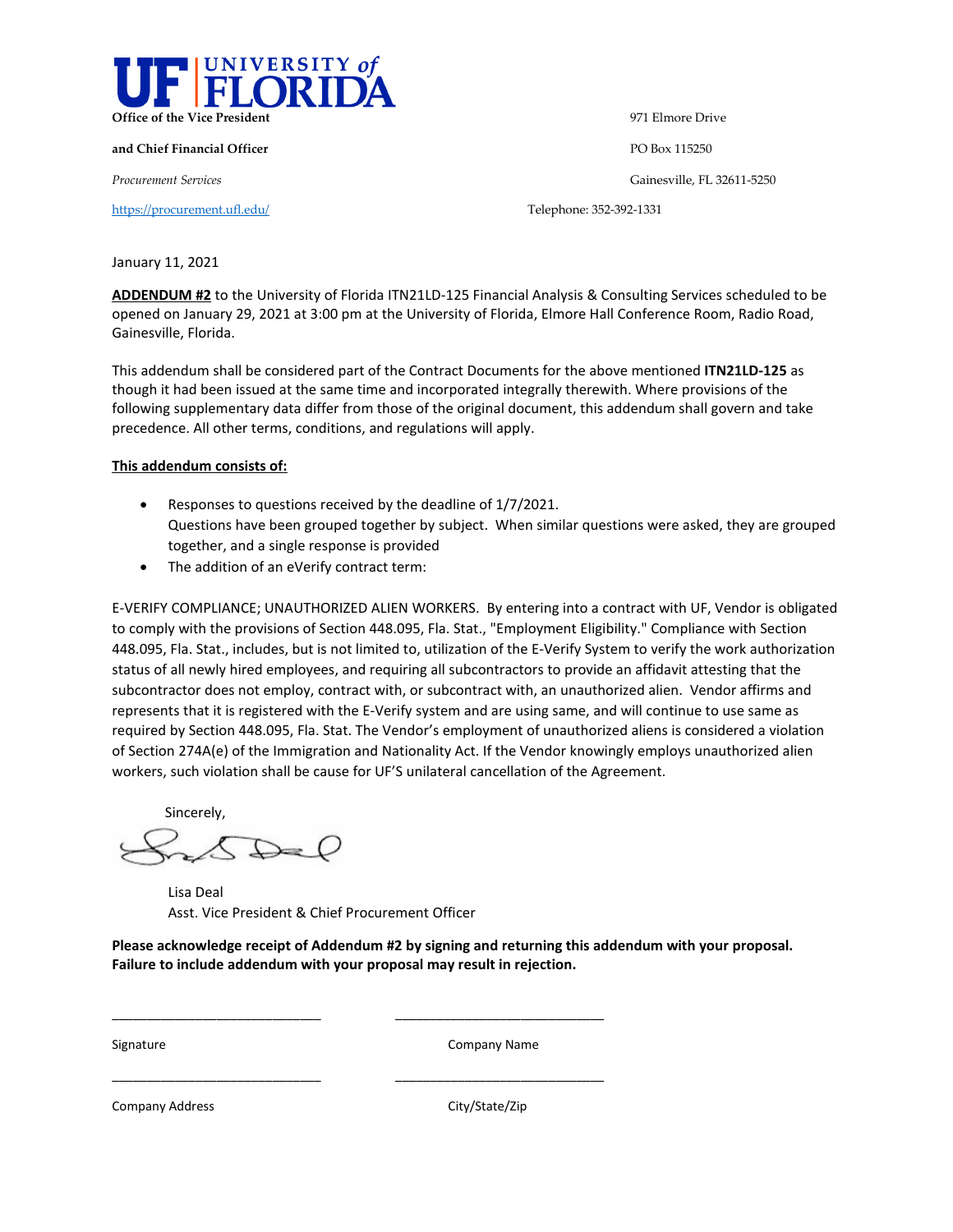- 1. Does Duke Energy have a long-term management agreement for the electric utility assets of the University, or do they have outright ownership of these assets?
	- A. Duke Energy does not have a long-term management agreement for any University-owned electrical facilities or improvements. Duke Energy currently owns and operates a legacy co-generation plant situated on the University's campus (from which all of the electricity produced is placed on the general regional grid, but the steam is directed solely to the University), but the plant is due to be decommissioned in approximately 4-6 years. Additionally, Duke Energy owns and operates two electrical substations on the University's campus, one of which is in the process of being relocated to a more peripheral area of campus, as well as regional transmission lines that run through campus, all pursuant to a utility easement and subject to an agreement between Duke Energy and the University. The University owns, operates, and maintains the remaining electrical distribution system and improvements on campus.
- 2. Does Duke Energy have a right of first offer or right to match related to the construction and/or operation for any new electric utility assets at the University?
	- A. No
- 3. Does the University have an outside manager for its water system assets or is this managed internally?
	- A. No, UF does not have an outside manager for its water system.
- 4. Given the updated timeline with proposals due on January 29th, have there been any changes to the Presentation and/or Award dates (previously the week of Feb 1 and Feb 15)?
	- A. UF hopes to have presentation/negotiations the week of 2/8. Award dates will be once negotiations are complete.
- 5. Would UF prefer the Lot 2 Potential P3 Project proposal to be:
	- 1. included in Tab 10 with a separate specific financial proposal in Tab 6,
	- 2. included as a separate Tab 8, or
	- 3. submitted as a separate document?
	- A. Please submit as Tab 8
- 6. Has the university determined whether the exploration of potential P3s under the Energy Plant P3 scope should include all assets of the Physical Plant Division (inclusive of all Chilled Water / Steam, Electric Power and Telecommunications assets across all campuses) or a subset of assets (e.g. only Electric Power at Gainesville main campus)? If not, will that be part of the Energy Plant P3 scope? If so, can the university share any analyses conducted to date to support that decision?
	- A. At this time the scope is limited to the Energy Plant but UF will entertain advisor suggestions.
- 7. Has the university selected outside legal counsel for the P3 scope? If not, will the Energy Plant Financial Advisor be expected to participate in qualification and selection of outside legal counsel?
	- A. No, UF has not selected outside counsel. The Energy Plant Financial Advisor ("EPFA") may be included in the selection process at the discretion of UF's General Counsel.